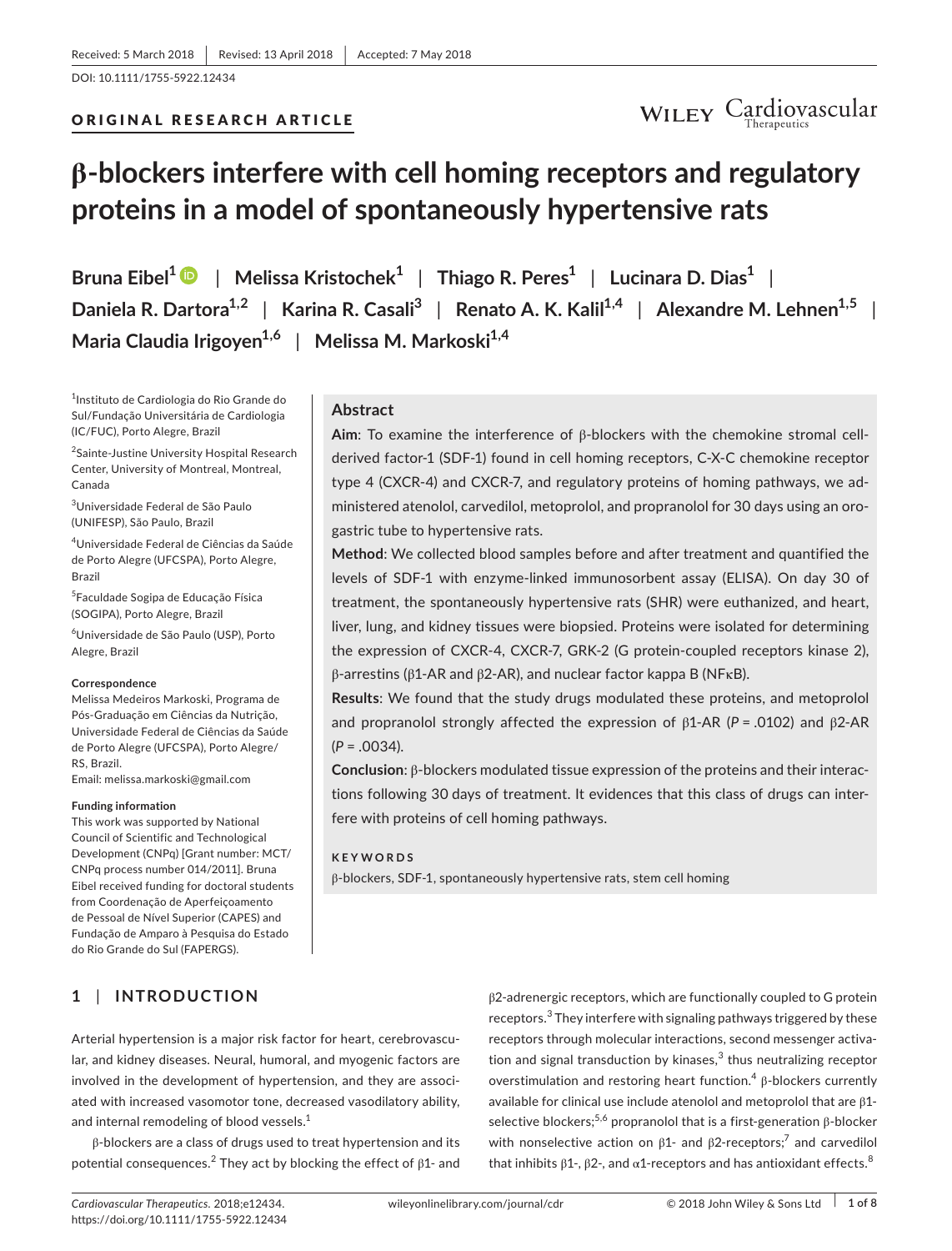Evidence suggests that drugs used to treat heart conditions may interfere with major cell signaling pathways $\textsuperscript{9}$  such as activation of cell migration and cell proliferation and differentiation—the socalled cell homing mechanisms.<sup>10</sup> The homing pathway is activated by the chemokine stromal cell-derived factor-1 (SDF-1/CXCL-12) when it binds to its receptors CXCR-4 and CXCR-7.<sup>10</sup> Both CXCR-4 and β-adrenergic receptors interact with subunits of G protein leading to the activation of parallel mechanisms such as receptor desensitization, signal transduction, and transcription activation of target genes, $11$  which may lead to activation of the cell cycle and chemotaxis.12 It is recognized that some β-blockers can inhibit cell proliferation and that signaling pathways of β-adrenergic receptor antagonists and cell homing share common molecules such as G protein-coupled receptors (GPCRs) and β-arrestins (β-AR).<sup>13</sup>

Various animal models have been used to study the pathophysiology of arterial hypertension including Dahl salt-sensitive rats to study renal hypertension, animal models of neurogenic hypertension, and the model of spontaneously hypertensive rats (SHR).<sup>14</sup> SHR are suitable to study the development of hypertension because it is a model that reproduces essential hypertension in humans.<sup>15</sup> These rats share a genetic predisposition to hypertension without specific etiology, increased total peripheral resistance without volume expansion, heart hypertrophy, and similar responses to drug treatment.<sup>16,17</sup>

Spontaneously hypertensive rats lineage reproduces the longterm deleterious effects of hypertension in humans and can be treated with β-blockers. This study aimed to examine potential interferences of continuous β-blocker administration with the activation of cell homing pathways (SDF-1, CXCR-4, and CXCR-7), GPCR kinase 2 (GRK-2), desensitization of GPCRs, β-arrestins (β1-AR and β2-AR), and nuclear factor kappa B (NFκB) in the heart, liver, lung, and kidney tissues in this animal model (SHR).

## **2** | **METHODS**

#### **2.1** | **Study design and sample**

This in vivo experimental study was approved by the Ethics Committee for Animal Use (CEUA) at Instituto de Cardiologia do Rio Grande do Sul/Fundação Universitária de Cardiologia (protocol number 4655/11). Animal experiments were performed conform the NIH guidelines (Guide for the care and use of laboratory animals) and standard operating procedures set by the Department of Animal Production and Experimentation and the ethical principles of animal experimentation (Brazilian Society for Laboratory Animal Science, SBCAL/COBEA) in accordance with Brazilian Law No. 11,794/08.

The experimental animals were kept under conventional vivarium conditions (ventilated, controlled temperature cages, 12/12 hour light and dark cycles), and were given access to water ad libitum and food (Nuvilab CR1) during the experimental protocol. This lineage of rats shows between the 6th and the 24th weeks of life without any intervention systolic blood pressure (SBP) levels from 145 to 200 mm  $Hg^{18,19}$  The study sample comprised SHR males, mean age of 6 months. They were divided into 5 groups (7 rats per group) to receive the following through an orogastric tube (gavage): atenolol (AT, 0.33 mg/animal/d); carvedilol (CV, 0.26 mg/animal/d); metoprolol tartrate (MT 0.53 mg/animal/d); propranolol (PP, 0.48 mg/ animal/d); or dimethyl sulfoxide (DMSO) vehicle (control, 0.26 mg/ animal/d). They were on this schedule for 30 consecutive days. Drug doses were allometrically estimated.<sup>20</sup>

After completion of the protocol (day 30), the rats were anesthetized with high-dose ketamine (80 mL, 180 mg/kg ip) and xylazine (2%, 16 mg/kg ip), their heart, liver, lungs, and kidneys were removed and then they were euthanized. Plasma samples were collected by caudal (at baseline and day 30) and cardiac puncture (day 30).

#### **2.2** | **Blood pressure measurement**

Blood pressure (BP) measurements in the study SHR were taken directly using femoral artery catheterization 24 hours following this procedure, which was performed on day 30 of the protocol. The agents used to anesthetize the rats during the implantation of the femoral artery catheters for the blood pressure measurements were ketamine (90 mg/kg) and xylazine (10 mg/kg) by intraperitoneal administration. To allow a free movement of the animals in the case during BP recordings the arterial cannula was hooked up to a 20-cm length of tubing that was connected to a calibrated signal transducer (Model 041-500503A, CDX III Transducer, TX, USA) connected to a signal amplifier (General Purpose, IL, USA). Systolic blood pressure (SBP) and diastolic blood pressure (DBP) measurements were recorded using WinDaq software (version 2.19; DATAQ Instruments, sample rate of 2000 Hz per channel).

#### **2.3** | **Systemic levels of SDF-1**

Blood samples collected from the animals were centrifuged at 450 *g* for 10 minutes for separating plasma. Plasma samples were then stored at −20°C until use. Expression levels of SDF-1 isoforms α were determined using ELISA, with the detection of specific antibodies through antibody-antigen interaction using a commercial kit (Cloud-Clone Corp.) following the manufacturer's instructions. Optical densities were then measured using a spectrophotometer (SpectraMax M2e, Molecular Devices) and quantified through a 4-parameter linear regression (Excel, Microsoft). The results were expressed as picograms of proteins per milliliter (pg/mL).

#### **2.4** | **Analysis of tissue proteins**

We collected tissue samples of the heart, liver, lungs, and kidneys after the animals were euthanized. Proteins were isolated following an adapted assay protocol (Sambrook and Russell, 2001), $^{21}$ and analyzed by Bradford colorimetric assay and then stored at −20°C until use. Proteins that were isolated from the tissue samples were analyzed using Western blot and CXCR-4, CXCR-7, GRK-2, β1-AR, β2-AR, and NFκB were quantified. Protein extracts underwent prior separation using polyacrylamide denaturing gel electrophoresis and transferred to nitrocellulose membranes (GE Healthcare). Membranes were incubated in primary antibodies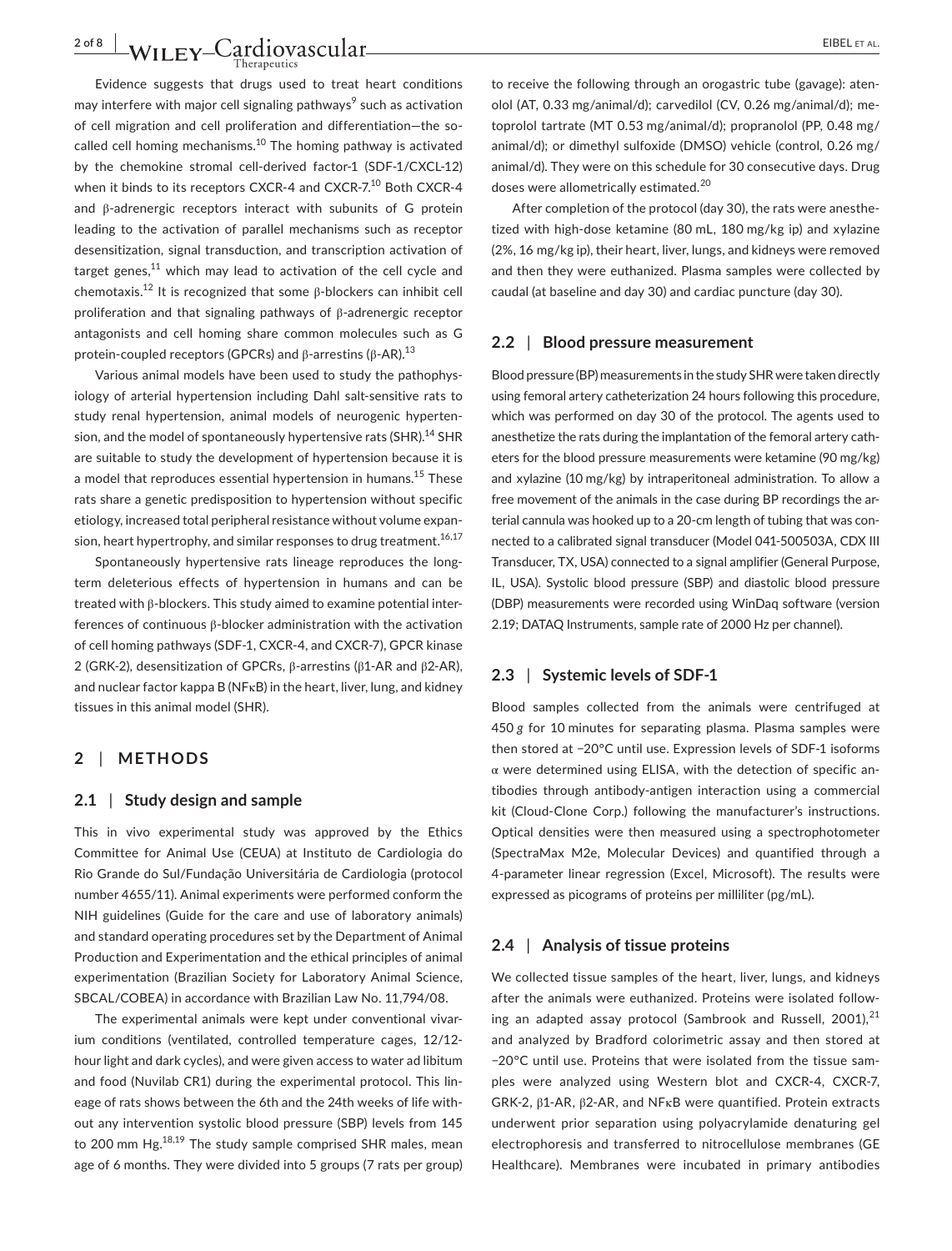to the above-mentioned proteins and secondary antibodies (anti-IgG/host peroxidase conjugated, Millipore; Santa Cruz Biotech). Incubation times ranged from 3 to 72 hours. Hybridization was revealed by peroxidation reaction (ECL, GE Healthcare), exposed to X-ray films (GE Healthcare) and then digitized (HP). Positive images were analyzed by digital densitometry (Scion Image Software), and the results were expressed as arbitrary units (AU) taking into account the amount of protein applied on the gel, total protein amount from the tissues and normalization strategies. The normalization procedures included comparisons between positive radiographic images and total protein amount extracted from each tissue for each treatment, transferred to the membranes, stained with Ponceau red (Nuclear) and quantified using digital densitometry.

## **2.5** | **Statistical analysis**

We conducted all analyses using the Statistical Package for Social Sciences (SPSS, version 23.0), and further analyses were performed using a statistical software (BioEstat version 5.0). Nonparametric continuous data were expressed as medians and interquartile ranges. We used the Student's *t* test and ANOVA for comparisons between means of parametric variables, followed by Tukey's multiple comparison test. For quantitative comparison of protein expression between treatment groups for each time point (baseline and day 30) we conducted the Kruskal-Wallis test, followed by the Student-Newman-Keuls multiple comparison test*.* We analyzed protein expression for each group and time point using the Wilcoxon-Mann-Whitney test*.* We assessed the measure of correlation between protein expression and β-blocker use using the Spearman's rank correlation coefficient (nonparametric data) and Pearson's correlation coefficient (parametric data). The statistical significance was set at *P* < .05.

## **3** | **RESULTS**

## **3.1** | **β-blockers modulate molecular interactions involved in cell homing**

Anthropometric (weight) and hemodynamic parameters (BP variables) of the sample rats treated β-blockers are summarized in Table 1. Weight measures were taken at baseline (prior to treatment) and on day 30 with no significant difference (*P* = .213) (mean end weight of 339.7 g in the treatment groups and 353.3 g in the control group). There were no

differences in the hemodynamic variables between treatment groups (SBP, *P* = .154; DBP, *P* = .202, and heart rate - HR, *P* = .921).

To assess systemic and tissue effects of the study drugs, we correlated mean values of arbitrary units of the target molecules measured in the tissues examined. Table 2 shows the correlations between the proteins analyzed for each drug treatment. Carvedilol and metoprolol may have interfered with the most among molecular interactions largely because these interactions were not preserved compared to the control group. The molecular interactions were then measured for each tissue as presented below.

## **3.2** | **β-blockers do not interfere with systemic levels of SDF-1 following long-term drug administration, but they do interfere with the interaction of chemokines and other target molecules**

To assess whether long-term β-blocker administration interfere with systemic levels of SDF-1, we measured the levels of this chemokine at baseline and on day 30 of drug administration (Figure 1). The levels of SDF-1 varied according to the drug administered and time point; however, these differences were not significant ( $P = .138$ , Figure 1A). Median SDF-1 levels were 1573.4 pg/mL ± 275.8 at baseline and 1441.2 pg/mL ± 197.2 on day 30 of treatment. These results suggest there is no change in the systemic levels of chemokine due to long-term administration of β-blockers. However, when we compared plasma levels of SDF-1 with the expression of its receptors in the tissues examined, atenolol, carvedilol, and propranolol were shown to interfere either negatively or positively with molecular interactions (Figure 1B). In addition, the levels of SDF-1 were lower after the administration of metoprolol and propranolol (1378 and 1305 pg/mL, respectively), and they were inversely correlated with β-arrestins (*r* = −1.0, *P* < .001, Figure 1B).

## **3.3** | **Atenolol, carvedilol and propranolol interfere with the expression of CXCR-4 and CXCR-7 in several tissues**

We analyzed tissue expression of SDF-1 receptors CXCR-4 and CXCR-7 with Western blot on day 30 of drug administration in the heart, lung, liver, and kidney tissues of SHR (Figure 2). The expression of these receptors varied depending on the drug used, but these differences were not significant in any of the tissues examined (CXCR4, Figure 2A - heart, *P* = .660; liver, *P* = .346; lung, *P* = .599;

TABLE 1 Anthropometric and hemodynamic characteristics of SHR animals following β-blocker administration

| <b>Variables</b> |                  | AT               | CV               | <b>MT</b>        | <b>PP</b>        | P-value |
|------------------|------------------|------------------|------------------|------------------|------------------|---------|
| SBP 30 d (mm Hg) | $171.1 \pm 28.8$ | $199.0 \pm 11.0$ | $196.2 \pm 18.6$ | $174.0 \pm 11.9$ | $198.0 \pm 39.0$ | .154    |
| DBP 30 d (mm Hg) | $112.7 \pm 21.7$ | $135.2 \pm 9.0$  | $136.1 \pm 16.0$ | $120.2 \pm 14.6$ | $132.3 \pm 30.4$ | .202    |
| HR 30 d (bpm)    | $306.1 \pm 13.4$ | $304.6 \pm 29.9$ | $305.5 \pm 14.8$ | $307.1 \pm 25.4$ | $794.9 \pm 79.0$ | .921    |
| Weight $(g)$     | $353.3 \pm 7.5$  | $334.6 \pm 11.8$ | $337 \pm 18.0$   | $347.9 \pm 18.2$ | $339.4 \pm 14.5$ | .213    |

Data presented as mean ± standard deviation. SBP 30 d: systolic blood pressure on day 30 following drug administration; DBP 30 d: diastolic blood pressure on day 30 following drug administration; mm Hg: millimeters of mercury; HR 30 d: heart rate on day 30 following drug administration, bpm, beats per minute; g, grams.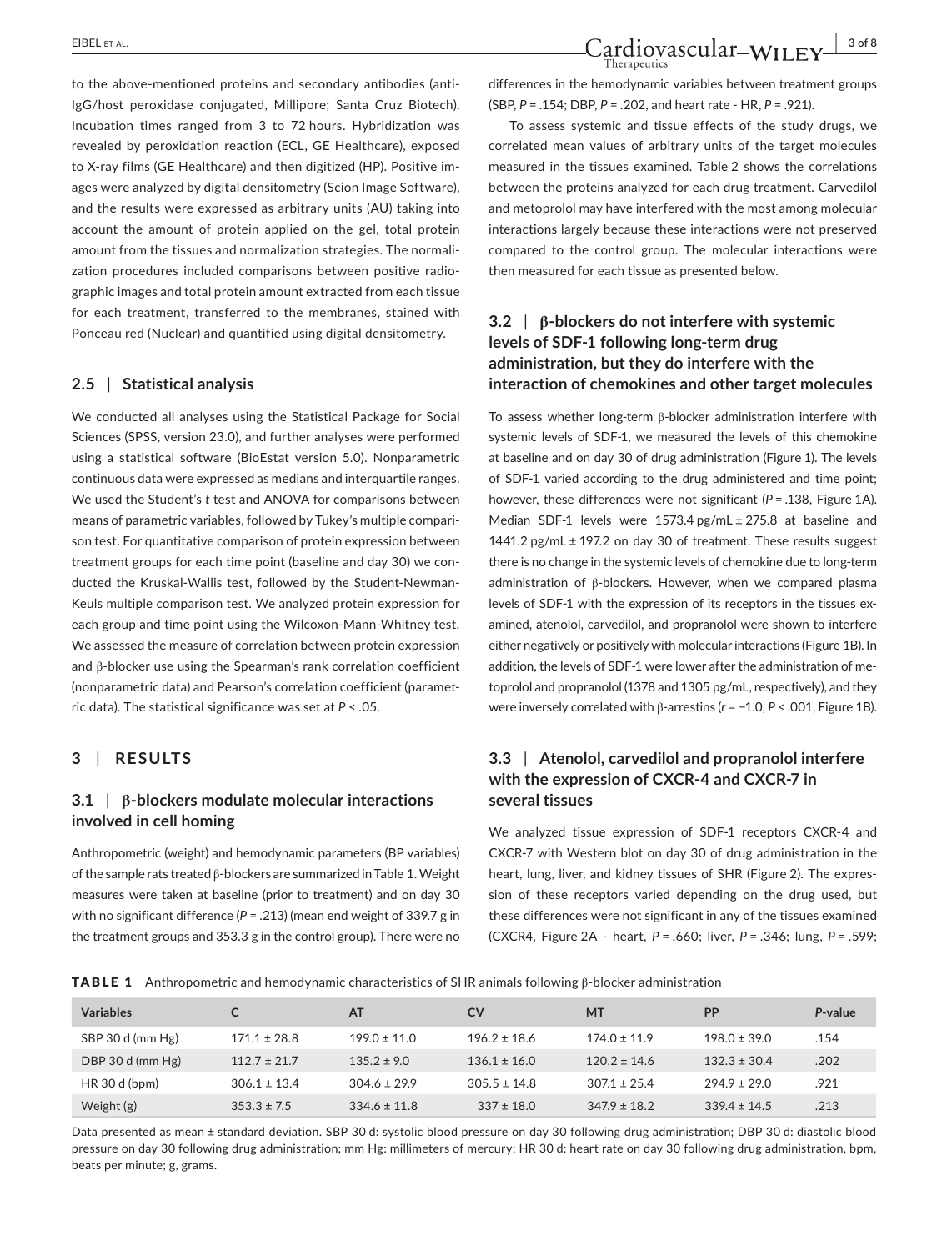#### TABLE 2 Molecular interactions affected by β-blockers in SHR following 30 d of drug administration

|                               | Control                 | Atenalol               | Carvedilol             | Metoprolol          | Propranolol            |
|-------------------------------|-------------------------|------------------------|------------------------|---------------------|------------------------|
| $CXCR-4 + CXCR-7$             | $r = .82; P < .001$     | $r = .76$ : $P = .001$ | $r = .88$ : $P < .001$ |                     | $r = .67; P = .008$    |
| $CXCR-4 + \beta-Ar-2$         | $r = .77$ : $P = .001$  | $r = .67; P = .009$    |                        | $r = .61; P = .019$ | $r = .79$ : $P = .001$ |
| $\beta$ -Ar-2 + GRK-2         | $r = .86; P = .006$     |                        |                        | $r = .86; P = .007$ | $r = .85$ : $P = .007$ |
| $CXCR-7 + \beta-Ar-1$         | $r = .50; P = .048$     | $r = .57: P = .022$    | $r = .62$ : $P = .010$ |                     | $r = .56; P = .024$    |
| $CXCR-7 + \beta-Ar-2$         | $r = 0.81$ : $P = .001$ | $r = .64$ ; $P = .008$ |                        |                     | $r = .68; P = .004$    |
| $CXCR-7 + GRK-2$              | $r = .76; P = .029$     | $r = .72; P = .046$    |                        |                     | $r = .71; P = .046$    |
| $\beta$ -Ar-1 + $\beta$ -Ar-2 | $r = .50$ ; $P = .048$  | $r = .69$ : $P = .003$ | $r = .60; P = .014$    | $r = .54; P = .032$ | $r = .59$ : $P = .016$ |

β1-AR: β-arrestin 1; β2-AR: β-arrestin 2; GRK-2, G protein-coupled receptor kinase 2; *r*, correlation; *P* < .05.



#### $(B)$

| $SDF-1$   | <b>Heart</b>              | Liver                                                       | Lungs | Kidneys |
|-----------|---------------------------|-------------------------------------------------------------|-------|---------|
| AT        |                           | $CXCR-7$                                                    |       |         |
| CV        | CXCR-7 ↓, $\beta$ -Ar-2 ↓ |                                                             |       |         |
| <b>MT</b> |                           | $\beta$ -Ar-2 $\downarrow$                                  |       |         |
| PP        |                           | $CXCR-7 \downarrow CXCR-4 \downarrow \beta-Ar-1 \downarrow$ |       |         |

FIGURE 1 β-blockers do not interfere with systemic levels of the chemokine SDF-1 following long-term drug administration, but they do interfere with the interaction of SDF-1 and its receptors. SDF-1 levels in the control (C), atenolol (AT), carvedilol (CV), metoprolol (MT), and propranolol (PP) groups at baseline and on day 30 following drug administration. Results expressed as picograms of protein per milliliter (pg/ mL), *P* ≤ .05. Direct correlation (↑) *r* = 1.00, and inverse correlation (↓) *r* = −1.00; *P* ≤ .01. 7 rats per group

kidney, *P* = .997; CXCR-7, Figure 2B - heart, *P* = .523; liver, *P* = .814; lung, *P* = .366; kidney, *P* = .516). The expression of CXCR-4 was associated with CXCR-7 in the kidney tissue of SHR treated with carvedilol (*r* = 1.0, *P* < .001). CXCR-7 showed a direct correlation when we compared its expression in the heart and kidney tissues following atenolol administration (*r* = 1.0, *P* < .001), and an inverse correlation in these same tissues following propranolol administration (*r* = −1.0, *P* < .001). Atenolol and carvedilol also interfered with the interaction of CXCR-7 and SDF-1, either directly in the liver tissue (*r* = .96, *P* = .042) and inversely in the heart tissue ( $r$  = −.99,  $P$  = .001), respectively (Figure 2B). Atenolol, carvedilol, and propranolol interfered with the interaction of homing receptors affecting the activation and desensitization of regulatory proteins as described below.

## **3.4** | **β-blockers do not interfere with tissue expression of GRK-2, but they do interfere with the interaction of GRK-2 with target molecules**

Figure 3 shows tissue expression of the regulatory protein GRK-2 of homing and β-adrenergic receptors in the heart, liver, and kidney

tissues following β-blocker administration. There was no direct interference with protein expression (*P* = .617 in the heart, *P* = .359 in the liver, *P* = .549 in the kidney). When we compared the expression of GRK-2 and homing receptors, we found that propranolol interfered in the heart tissue and GRK-2 was inversely correlated with CXCR-4 (*r* = −.99, *P* = .013).

## **3.5** | **β-blockers interfere with homing receptor desensitization**

Figure 4 shows the expression of β-arrestins in several tissues of the animals treated with β-blockers. There was no differential modulation in the heart (β1-AR, *P* = .241; β2-AR, *P* = .871), liver (β1-AR, *P* = .208; β2-AR, *P* = .861), and kidney tissues (β1-AR, *P* = .908; β2- AR, *P* = .614). However, in the lung tissue, metoprolol increased the expression of β1-AR when compared to the control group (*P* = .005), the atenolol group ( $P = .042$ ), the carvedilol group ( $P = .031$ ), and the propranolol group (*P* = .010) (Figure 4A). In contrast, propranolol was associated with reduced expression of β2-AR when it was compared to the atenolol (*P* = .012) or metoprolol groups (*P* = .003) (Figure 4B).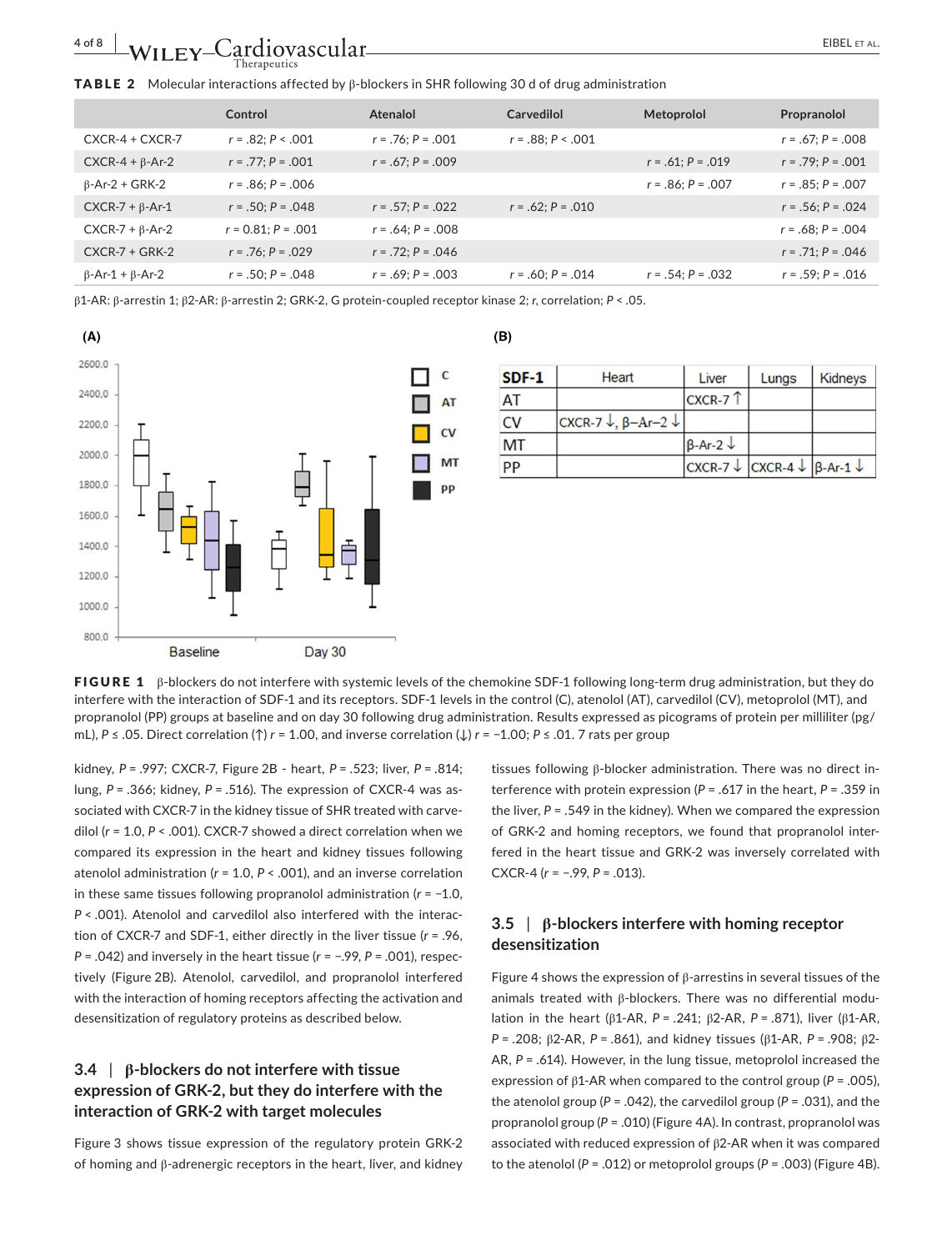

FIGURE 2 Atenolol, carvedilol, and propranolol interfere with the expression of CXCR-4 and CXCR-7 in different tissues. Expression of CXCR-4 A, and CXCR-7 B, in the heart, liver, lung, and kidney tissues in the control (C), atenolol (AT), carvedilol (CV), metoprolol (MT), and propranolol (PP) groups following 30 d of drug administration. Data expressed as arbitrary units (AU), *P* ≤ .05. Direct correlation (↑) *r* = 1.00, and inverse correlation (↓) *r* = −1.00; *P* ≤ .01. 7 rats per group

As for tissue expression, we found that, for the metoprolol group, β1-AR was inversely associated in the liver and lung tissues with an increase in arbitrary units in the lung (*r* = −1.0, *P* < .001). Carvedilol showed a direct association with protein expression in the kidney and liver tissues (*r* = .97, *P* = .028). Tissue expression of β2-AR was



**FIGURE 3** β-blockers do not interfere in the tissue expression of GRK-2, but they do interfere with the interaction of GRK-2 with target molecules. Expression of G protein-coupled kinase receptor (GRK-2) in the heart, liver, and kidney tissues in the control (C), atenolol (AT), carvedilol (CV), metoprolol (MT), and propranolol groups following 30 d of drug administration. Data expressed as arbitrary units (AU), *P* ≤ .05. Direct correlation (↑) *r* = 1.00, and inverse correlation (↓) *r* = −1.00; *P* ≤ .01. 7 rats per group



**FIGURE 4** β-blockers interfere with homing receptor desensitization. Expression of β-arrestin 1 (β1-AR) and β-arrestin 2 (β2-AR) in the heart, liver, lung, and kidney tissues in the control (C), atenolol (AT), carvedilol (CV), metoprolol (MT), and propranolol (PP) following 30 d of drug treatment. Data expressed as arbitrary units (AU),  $* \neq P \leq .05$ . Direct correlation ( $\uparrow$ ) *r* = 1.00, and inverse correlation (↓) *r* = −1.00; *P* ≤ .01. 7 rats per group

associated with atenolol administration in the heart and the kidney tissues (*r* = .99, *P* = .013). In addition, the two arrestins were directly correlated in the kidney tissue (*r* = .95, *P* = .046) in the carvedilol group and inversely correlated in the liver tissue in the propranolol group (*r* = −1.0, *P* < .001). The expression of β2-AR was increased in the liver tissue compared to all other groups (controls 2.3; atenolol 2.1, carvedilol 2.4, metoprolol 2.6, and propranolol 2.9 AU).

In the analysis of the interactions of β-arrestins with other pathway molecules without any drug action, the expression of β1-AR was associated with CXCR-4 in the lung tissue (*r* = 1.0, *P* < .001). Only carvedilol interfered with the interaction of β1- AR with CXCR-7 in the lung tissue (*r* = .97, *P* = .028). It also affected the interaction of β2-AR with CXCR-7 in the heart tissue (*r* = 1.0, *P* < .001). In the atenolol group, β2-AR was associated with CXCR-4 in the heart and lung tissues (*r* = 1.0, *P* < .001), and this same correlation was seen in the kidney tissue in the propranolol group (*r* = 1.0, *P* < .001). These results evidence the interference of β-blockers with the interaction of receptors and desensitizing proteins. β2-AR was also correlated to GRK-2 in the heart tissue in the atenolol group (*r* = .97, *P* = .034).

## **3.6** | **β-blockers do not interfere directly with NFκB**

We analyzed the expression of NFκB in the heart tissue of rats treated with β-blockers for 30 days (Figure 5). None of the study drugs, regardless of their effects on proteins downstream in the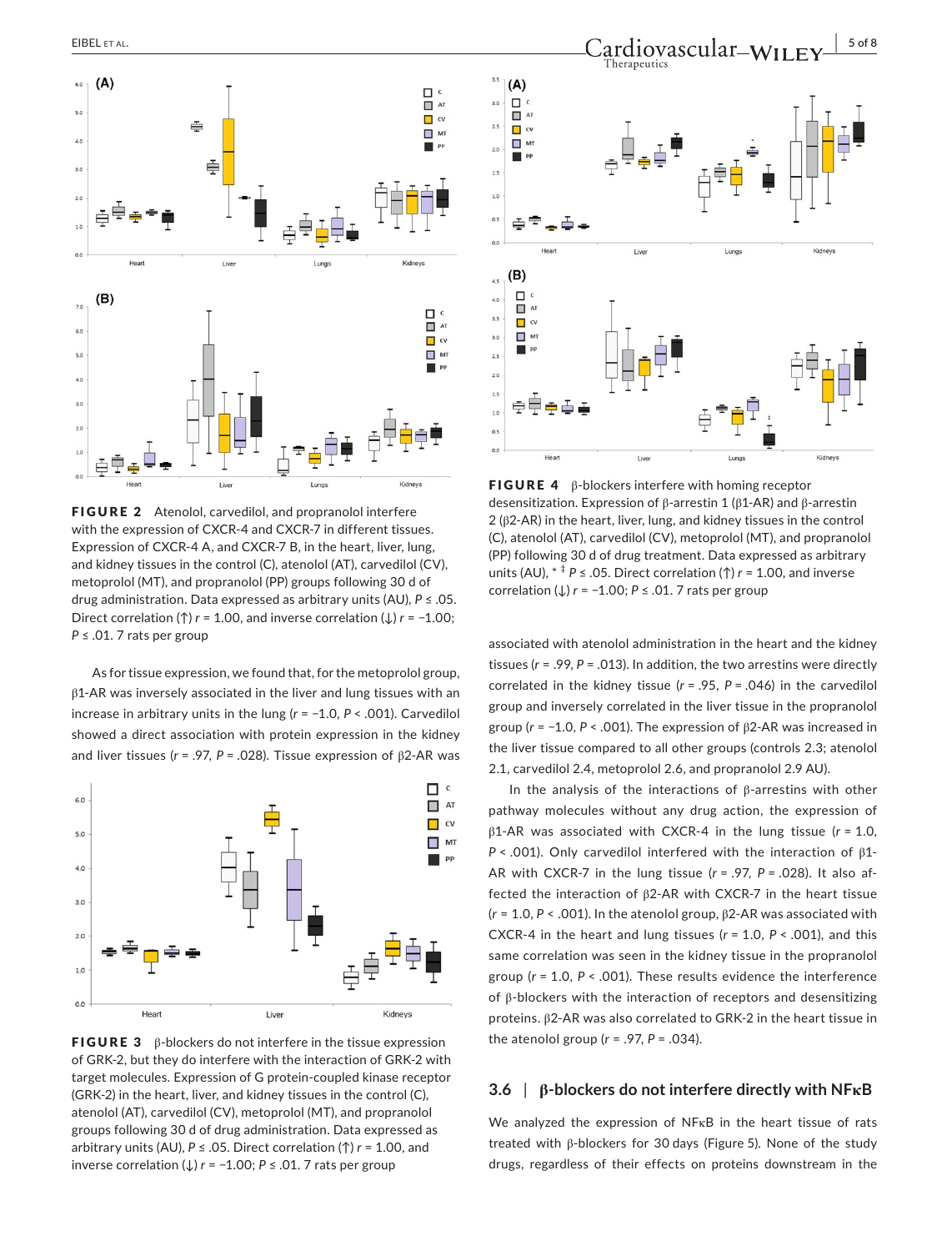



**FIGURE 5** β-blockers do not interfere directly with NF $\kappa$ B. Expression of nuclear factor kappa B (NFκB) in the heart tissue in the control (C), atenolol (AT), carvedilol (CV), metoprolol (MT), and propranolol (PP) groups following 30 d of drug administration. Data are expressed as arbitrary units (AU), *P* ≤ .05. Direction correlations (↑) *r* = 1.00, and inverse correlation (↓) *r* = −1.00; *P* ≤ .01. 7 rats per group

pathway that could lead to changes in their expression, showed any significant effects on the translation of NFκB (*P* = .216). We found no significant correlation between this protein and all others.

## **4** | **DISCUSSION**

Assuming that drugs may interfere with cell trafficking needed for tissue regeneration, our study examined β-blocker interference with a major chemokine of cell homing and the expression of its receptors, as well as GRK-2, GPCR desensitization proteins, β-arrestins (β1-AR and β2-AR), and a downstream molecule involved in transcription. Figure 6 summarizes all these interactions.

In this study, the SHR model was used as it is an established model of human hypertensive disease; these rats develop hypertension from the 5th week of life.<sup>18</sup> In the clinical practice,  $β$ -blockers are used to treat hypertension. $3$  The control group was intended to provide baseline values for the parameters studied to contrast with the results from the treatment groups. All animals were 6-month-old and therefore mimicked the long-term deleterious effects of hypertension similar to those found in humans. Baseline weight and hemodynamic values (SBP, DBP, and HR) on day 30 of drug administration were consistent in all groups with no remarkable tendency.

Except in the lung tissue, β-blockers did not show significant direct effects either increasing or decreasing the amount of the proteins analyzed. However, all drugs showed modulation effects on these molecules, either positive or negative (they affected the expression of paired proteins). Atenolol and propranolol showed interactions that were closest to those seen in the control group, whereas metoprolol and carvedilol caused disruption of most of these interactions (Table 2). These were the effects when considering all tissues jointly, but β-blockers affected differently the interactions of receptors and regulatory proteins in each type of tissue analyzed.

First, our analysis of the levels of SDF-1 in SHR at baseline and on day 30 of atenolol, carvedilol, metoprolol, and propranolol administration showed that these drugs did not interfere with SDF-1 levels. It is known, however, that SDF-1 levels are increased in hypertensive states,<sup>16</sup> and that the greater the cardiovascular involvement, the



**FIGURE 6** β-blocker action on the expression of homing proteins, desensitization, and regulation in SHR. β-blockers effects were assessed on systemic levels of SDF-1 and CXCR-4, CXCR-7, β-arrestin 1 (β1-AR), β-arrestin 2 (β2-AR), protein-coupled kinase (GRK-2), and nuclear factor kappa B (NFκB) in several tissues following 30 d of drug administration. The correlations between the molecules are displayed in the legend of this figure. In each tissue, A, atenolol [AT], B, carvedilol [CV], C, metoprolol [MT], and D, propranolol [PP] interfered with the various interactions between molecules. Seven rats per group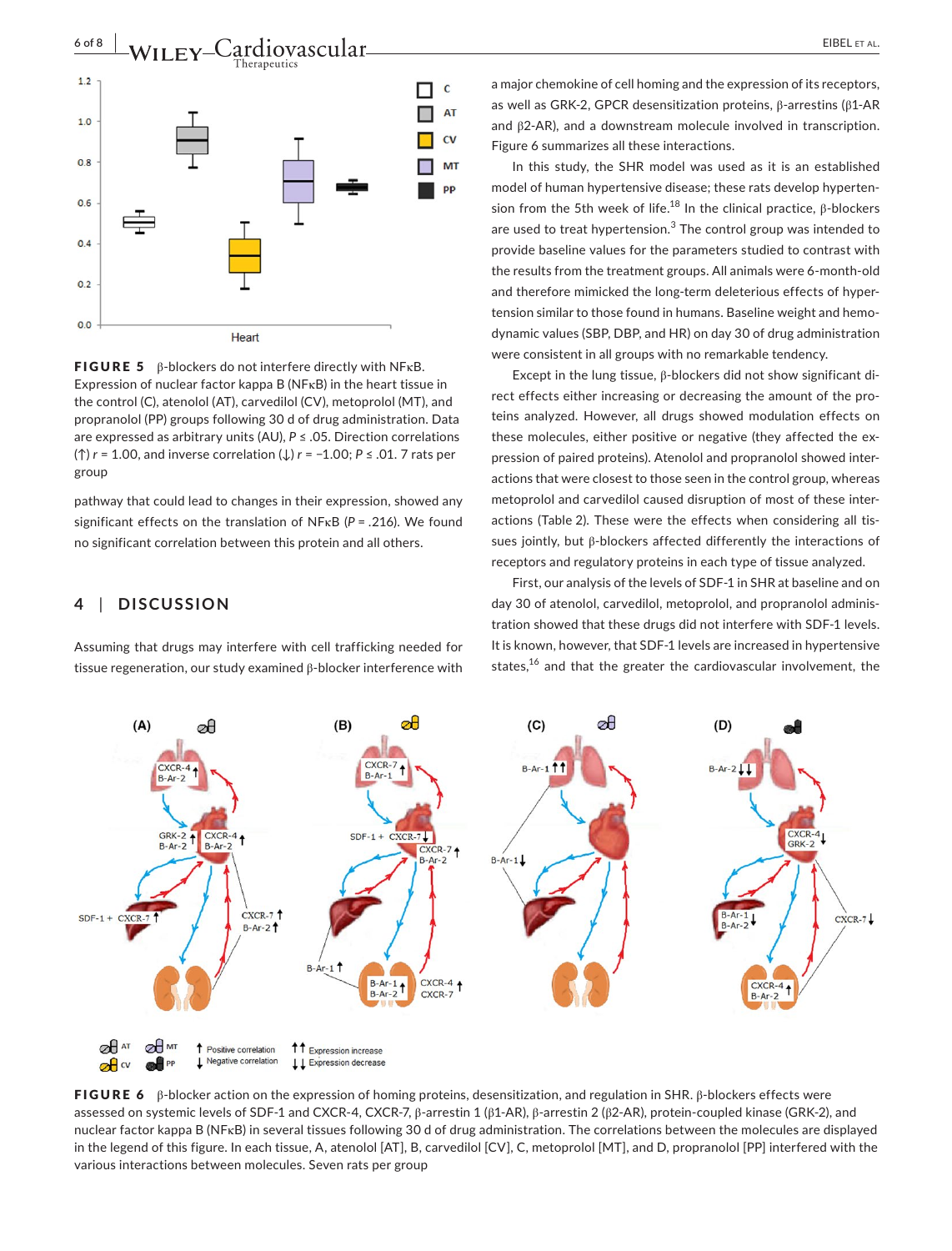higher SDF-1 levels.<sup>22</sup> Increased levels of SDF-1 are also associated with adverse cardiovascular outcomes in individuals with coronary artery disease.<sup>23</sup> Furthermore, increased plasma levels of SDF-1 are associated with increased mobilization of hematopoietic stem cells,24 which apparently was not impaired in our study, though other studies have shown a negative effect of propranolol on in vitro cell proliferation.<sup>25</sup>

We found no significant differences when we examined specific homing receptors*,* CXCR-4 and CXCR-7. However, in the lung tissue, CXCR-4 was inversely associated with SDF-1 in the propranolol group. This finding corroborates that reported by Zou et al (2013) that propranolol inhibits homing of endothelial progenitor cells through the SDF-1 pathway thus suppressing the expression of CXCR-4 possibly via protein kinase B (PKB/Akt) and mitogenactivated protein kinases (MAPKs).<sup>25</sup> As for CXCR-7, SDF-1 was inversely associated with this receptor in the heart tissue in the carvedilol group and in the liver tissue in the propranolol group. However, in the liver tissue, atenolol showed an opposite effect. It is worth mentioning that CXCR-7 seems to play a nonsignaling role by removing SDF-1 from the extracellular space and indirectly controlling signaling of CXCR-4.26 Würth et al (2014) reported a direct interaction between CXCR-4 and CXCR-7 that promoted chemotaxis and cell proliferation.<sup>12</sup>

We then examined the interference of β-blockers with GRK-2. We found an inverse association with CXCR-4 in the heart tissue in the propranolol group and a direct association with β2-AR in the atenolol group. GRK-2 phosphorylates the intracellular region of the activated receptor promoting β-arrestin binding that in turn causes G protein-coupled receptor internalization.<sup>27,28</sup> Because of its involvement in the regulation of β-adrenergic receptors and its role in the development of heart failure, Huang et al (2014) suggested that GRK-2 inhibition in the heart tissue should be explored as a potential treatment approach.<sup>29</sup>

In our analysis of arrestins, we found evidence that long-term administration of metoprolol affected the expression of β1-AR and β2- AR in the lung tissue. In addition, metoprolol was the single β-blocker that lost its molecular interactions after 30 days of drug administration. Studies have shown that metoprolol promotes cardioprotective signaling through the activation of β-adrenergic receptors, β-arrestins, and extracellular signal-regulated kinase (ERK) 1/2.30-32 In an impressive study, Rajagopal et al (2010) demonstrated that the interactions between CXCR-7 and β-arrestins may trigger, after desensitization, the activation of MAPK through the recognition of complex receptor internalization.<sup>33</sup> Further investigations are necessary on the effects of GPCR receptor blockers and their interference with receptor internalization processes.

Besides the mechanisms discussed above, G protein-coupled receptors comprise the largest superfamily of receptor proteins encoded by the human genome.<sup>34</sup> These receptors are membrane proteins involved in signal transduction pathways through the activation of G proteins intracellularly.<sup>35</sup> This activation is mediated by the interaction of the agonist with the extracellular receptor domain and propagates intracellularly by activating several signaling

# EIBEL ET AL. **Cardiovascular-WILEY** 7018

cascades in different physiological processes such as neurotransmission, cell growth, metabolism, differentiation, proliferation and secretion and immune defense.<sup>35,36</sup> These drug interactions may interfere with the normal functioning of these pathways and greatly affect the body's response, as in tissue regenerative and renewal capacity, which in turn may induce compensatory cellular mechanisms.

Our analyses of the main interactions between SDF-1 and CXCR-4 and CXCR- 7, GRK-2, β1-AR, and β2-AR evidenced that βblockers interfere with expression and systemic release mechanisms. Recent studies have shown the interactions of homing proteins and receptors with G protein-coupled receptor kinases (desensitization) and regulatory proteins of G protein-coupled receptors and transcription factor,  $33,37-39$  and how these interactions are most likely crucial for treatment protocols requiring intact cell signaling to take effect in the tissue regeneration. Our analyses of NFκB in the heart tissue showed higher levels in the atenolol group, and NFκB activation was dependent on CXCR-4 being activated. Therefore, the stimulation of the phosphatidylinositol-3 kinase (PI3K)-Akt pathway leads to cell survival and proliferation.<sup>12</sup>

In conclusion, β-blockers may have modulated the expression of proteins and their interactions in the tissues examined following long-term administration. It shows that this class of drugs may interfere with proteins of cell homing pathways. Understanding molecular mechanisms involved in these receptors is crucial for improving our knowledge on cell signaling and the actual effects of treatment protocols acting on cell homing pathways such as cell therapy.

#### **ACKNOWLEDGMENTS**

The authors thank Augusto Camacho and Rafael Marschner for their help with the animal experimentation, and Luciano Santos and Maximiliano Schaun for their help with molecular analyses.

#### **CONFLICT OF INTERESTS**

The authors declare no conflict of interest.

## **ORCID**

*Bruna Eibel* <http://orcid.org/0000-0002-2077-3751>

#### **REFERENCES**

- 1. Spijkers LJA, van den Akker RFP, Janssen BJA, et al. Hypertension is associated with marked alterations in sphingolipid biology: a potential role for ceramide. *PLoS One*. 2011;6:21817.
- 2. DiNicolantonio JJ, Lavie CJ, Fares H, Menezes AR, O'Keefe JH. Meta-analysis of carvedilol versus beta 1 selective beta-blockers (atenolol, bisoprolol, metoprolol, and nebivolol). *Am J Cardiol*. 2013;111:765-769.
- 3. DiNicolantonio JJ, Fares H, Niazi AK, et al. β-Blockers in hypertension, diabetes, heart failure and acute myocardial infarction: a review of the literature. *Open Heart*. 2015;2:000230.